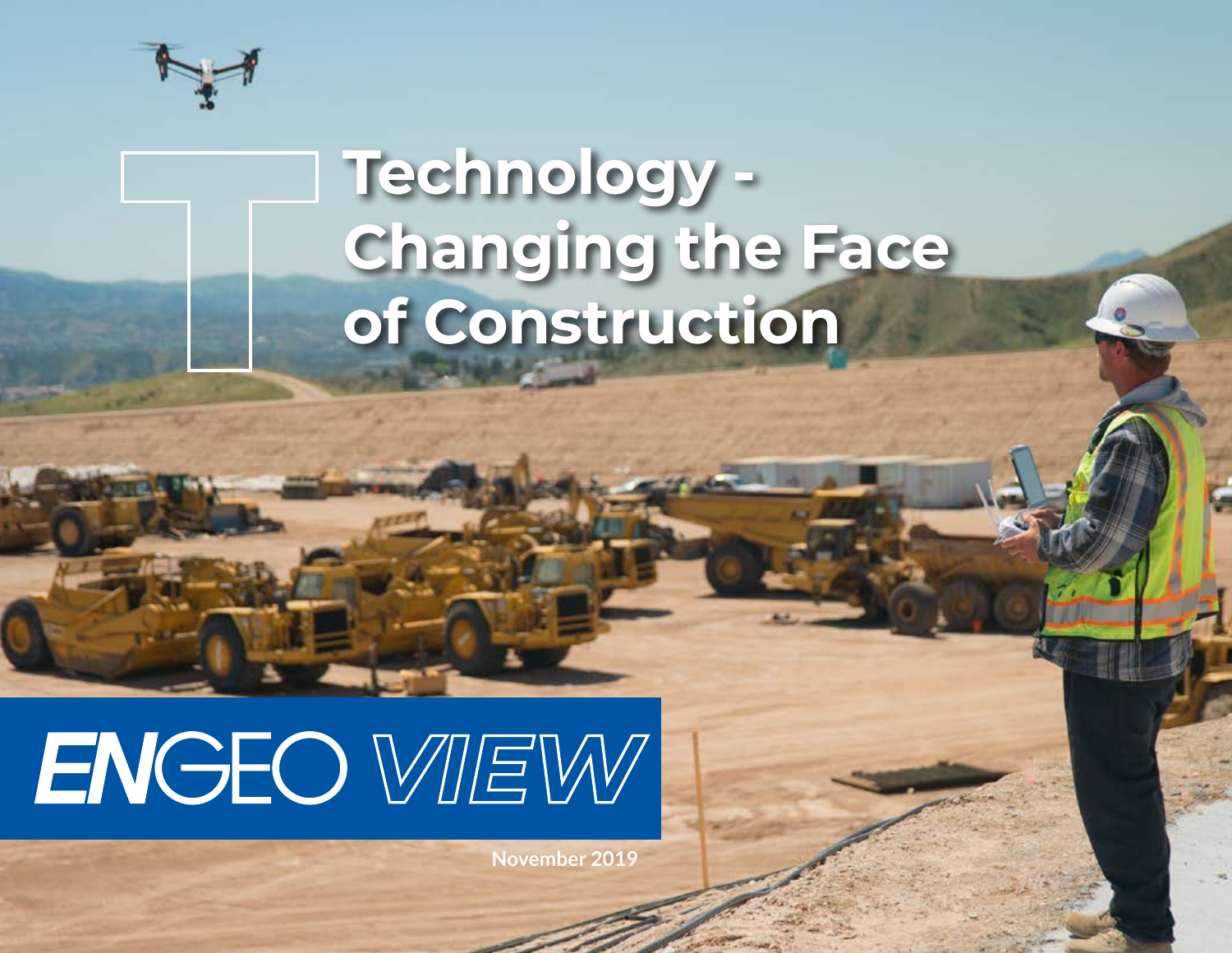### **How Technology is Changing the Face of Construction**

#### **by Ksenia Chabanenko TraceAir**

According to KPMG's global survey, only 25% of construction executives believe the industry is delivering projects on time and within budget. Equipped with automation software, companies can deliver projects with higher efficiency – below budget and ahead of schedule.

Experts agree that the construction industry will be fully automated in our lifetime. With drones and AI, 3D printing and automated machinery, construction is a perfect stage for showcasing the technological revolution.

A compelling example of how this vision can work today is TraceAir, SaaS for construction, powered by drone data and machine learning, which effectively bridges the gap between the field and the office in three steps:

- • Completing drone flyovers to create high-resolution imagery and accurate 3D models of a construction site;
- • Comparing the drone topographical model with the design documentation;
- • Empowering the entire project team with insights for timely and informed decisions.





The most impactful products result from collaboration between experts in the industry and technology. A great example of such collaboration is the site balance solution developed as a joint effort by ENGEO and TraceAir to address challenges on one of the largest earthmoving projects in California.

About 80% of land development projects experience significant earthwork imbalance issues due to inaccurate original topography, and lack of data and regular updates. Addressing this problem halfway through a project or at the end often costs hundreds of thousands of dollars for soil export/import, as well as months of delay.

These issues can be resolved with solutions like TraceAir, which provides comprehensive estimates to balance the site with minimal resources. The solution developed suggests effective grading strategies and optimal haul roads, prevents delays during the grading stage, and provides easy-to-use tools to check quantities in the field, while making the data instantly available and offering MLpowered insights.

TraceAir analysis and comparison tools have enabled ENGEO to review cross sections and track the corrective grading progress faster. In addition, the sitebalancing tools have already proved invaluable in eliminating the guesswork on shrink/bulk estimates.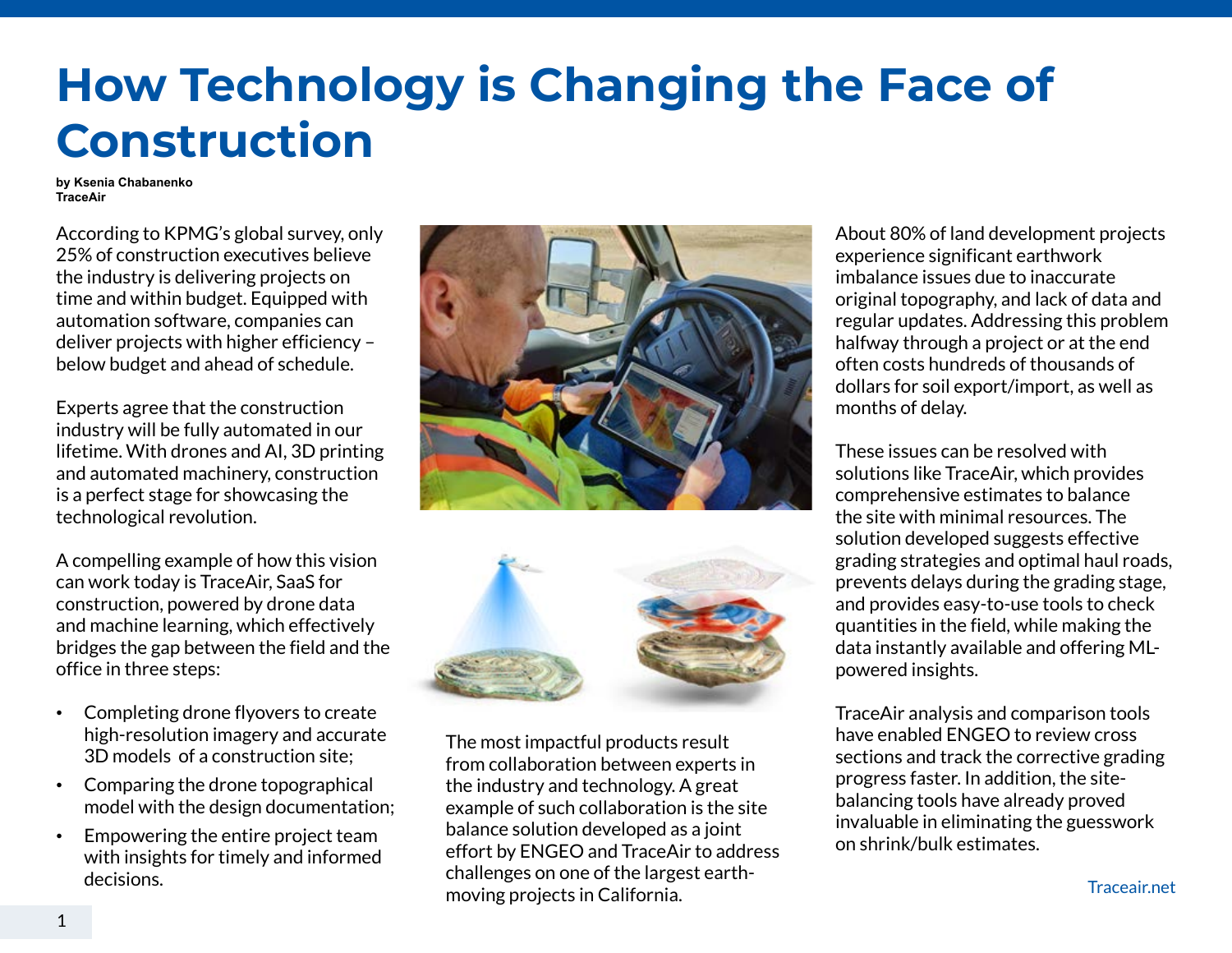

### **Advancing Field Testing Efficiency and Quality**

**by Gilead Wurman, PhD San Ramon, California**

ENGEO has begun field deployment of an exciting new technology in soil moisture and density testing: Gauge Integration and Precise Positioning Retrofit, or GIPPR™. The culmination of over a year of in-house development, GIPPR brings nuclear soil density/moisture gauge technology into the 21st century with wireless cellphone control, cloud connectivity, and precise GPS positioning.

GIPPR is designed to easily mount and un-mount from select nuclear gauges, with only minor modifications to the original gauge. When mounted, GIPPR allows our field representatives to take tests, read density and moisture measurements, determine whether the test passes or fails, and upload the results to the cloud—all using a mobile browser on a smartphone.

This all-electronic workflow significantly increases efficiency by taking more tests in less time, allowing more time to observe construction throughout the day. With integrated, high-accuracy GPS and digital data recording, GIPPR simplifies the process of locating and recording test results, and effectively eliminates data entry errors and test mislocations.

GIPPR's secure communications and auditable, tamperproof data streams provide peace of mind that project data will hold up to scrutiny, both on a daily basis and for years to come. The technology means that engineers and field technicians can instantly verify the exact location and outcome of every test taken on a project, and

 feel confident knowing that the integrity of the data will be maintained as long as it is needed into the future.

ENGEO has applied to patent the technology behind GIPPR, and is the only company to field this technology. We continue to strive, not only to meet or exceed the standards of practice in geotechnical engineering, but to set those standards for the entire industry.

**Watch this space!**  New frontier in construction automation coming in future issue.

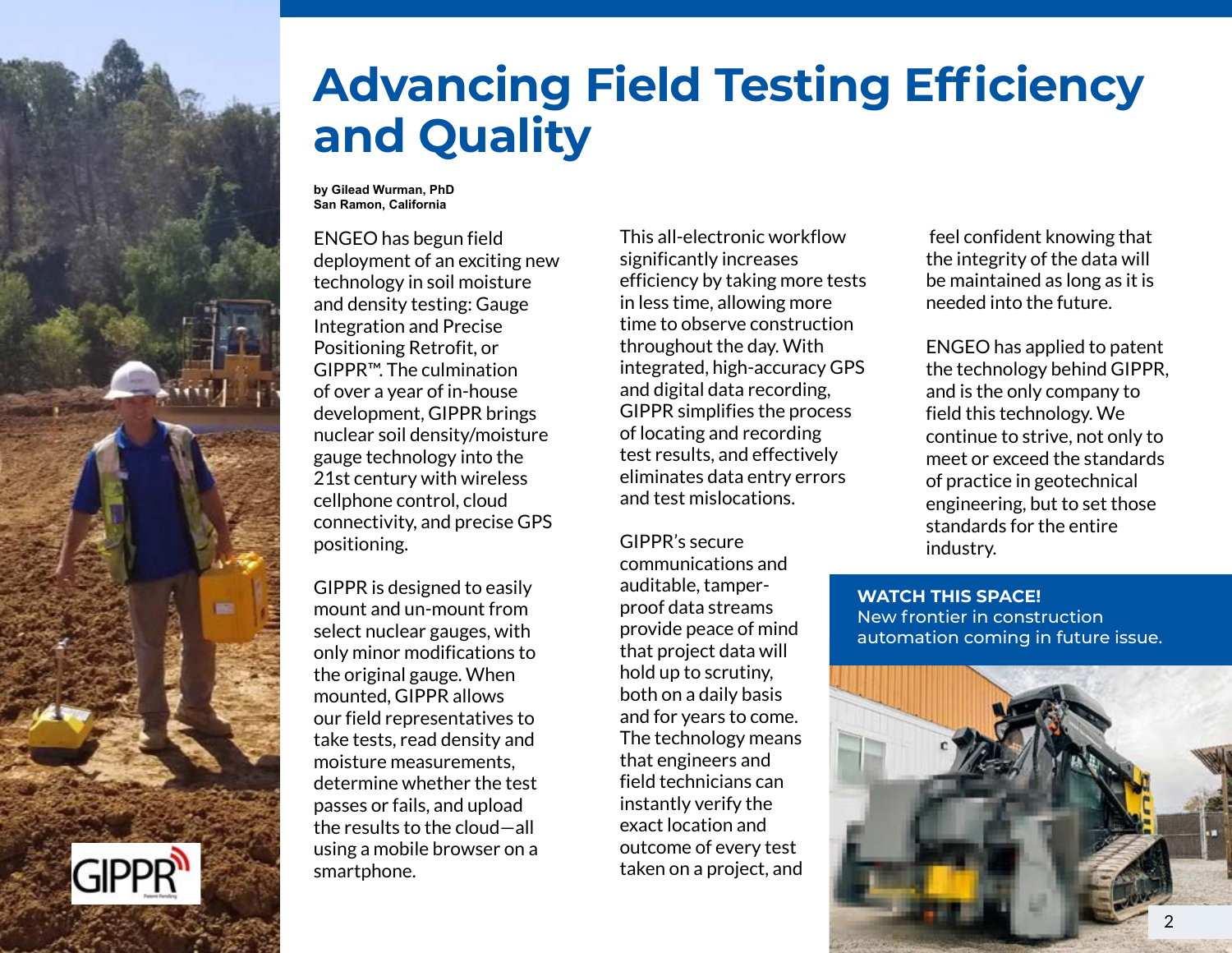### **ENGEO Acquires Geotechnical Consultants (GTC)**

**by Carrie Andreotti, CPSM Rocklin, California**

Two leading geotechnical and environmental engineering firms have joined forces, as ENGEO Incorporated announces a friendly acquisition of Geotechnical Consultants (GTC), a long-time San Francisco local business enterprise (LBE).

The transaction creates one of Northern California's most comprehensive geoscience companies, with more than 80 registered Geotechnical, Geologic and Environmental professionals and a total staff of more than 300 professionals located throughout California, Nevada, Washington, New Zealand, and Australia.

Uri Eliahu, ENGEO's President and CEO, says, "This merger is all about our clients. We're eager to extend our absolute dedication to GTC's clients and focus on their needs. Likewise, GTC's expertise will bring a new level of service to ENGEO's clients. Combining the companies will result in a powerhouse of talent equipped to tackle any project. This is a great step in advancing ENGEO's vision to be the most admired and trusted service firm in the world."



**Uri Eliahu, President and Neel Neelakantan, Principal**

Neel Neelakantan of GTC, says, "We're excited to tap into ENGEO's formidable resources and bring their unique, clientfocused and technical capabilities to our clients. In addition, combining ENGEO's and GTC's intimate familiarity with the Bay Area's geotechnical and seismic setting will significantly enhance the value that we bring to our clients."

Neel Neelakantan, a 30-year industry veteran in San Francisco, will continue to serve projects from the firm's San Francisco office. James Thurber brings 35 years of experience and will continue to lead geologic and hydrogeologic efforts from the Lake Forest office in Orange County.

*"This merger is all about our clients. We're eager to extend our absolute dedication to GTC's clients and focus on their needs. Likewise, GTC's expertise will bring a new level of service to ENGEO's clients."*

#### **About GTC**

Since 1964, GTC has provided consulting services in geotechnical engineering, engineering geology, and hydrogeology, primarily for public infrastructure projects. They bring expertise in these disciplines to a wide range of infrastructure projects such as the planning, design, and construction of pipelines, tunnels, pump stations, municipal buildings, roads, bridges, light rail systems, dams, reservoirs, water and wastewater treatment facilities, outfalls, retaining walls, embankments, airports, and port facilities.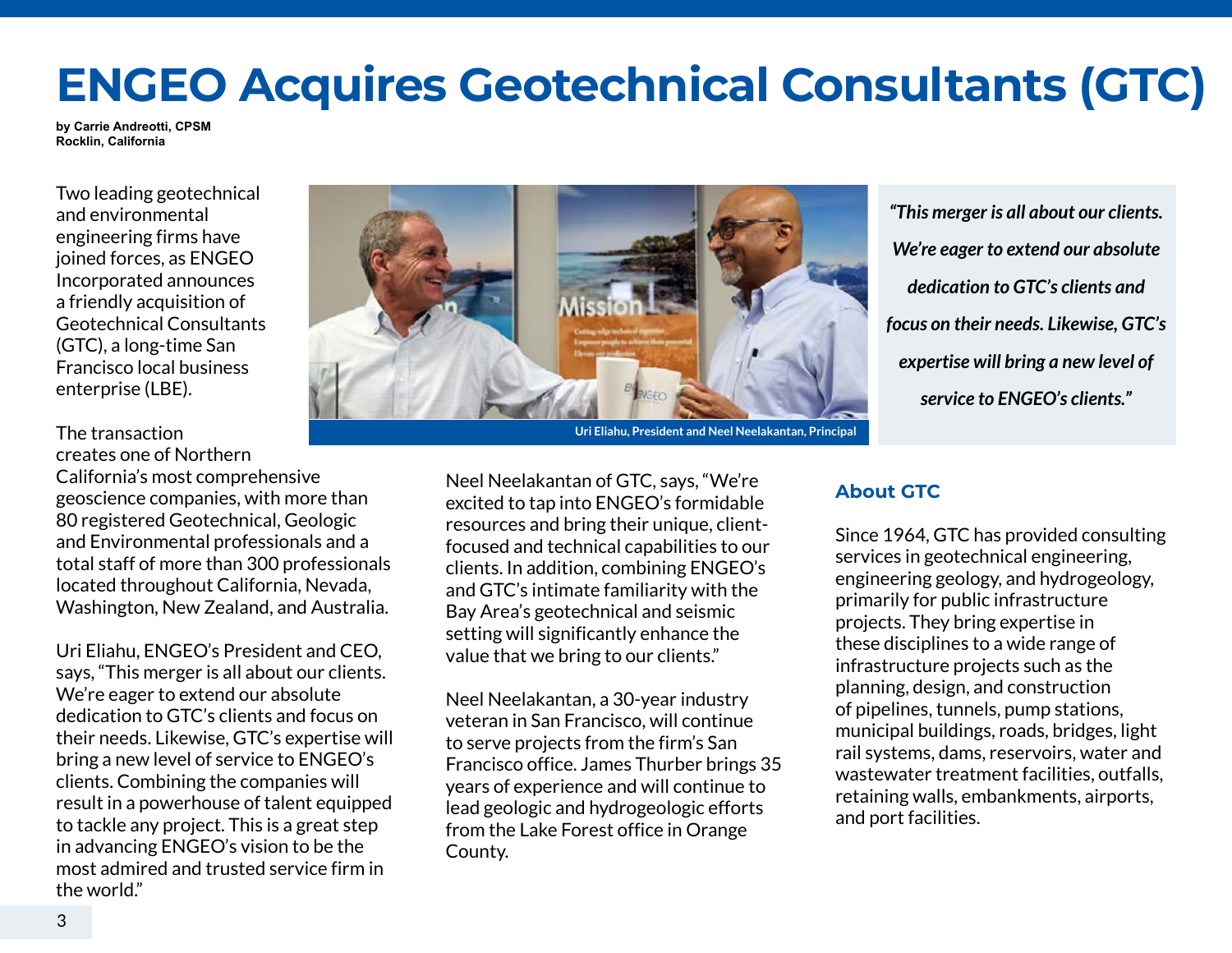### **Future Engineers Put Their Skills to the Test**

**by Melissa Glickman San Ramon, California**

The values at ENGEO include a strong dedication to growth and education. This commitment is made not only for current staff, but also for students preparing to graduate and start their engineering careers.

This summer, ENGEO had the opportunity to mentor 14 interns in U.S. by providing hands-on-experience in the office, field, and materials testing laboratory.

The New Zealand internship program is set to begin this November, welcoming five interns to our Auckland, Wellington and Christchurch offices.

ENGEO offers a unique opportunity for interns to get their hands dirty from the start. Interns were exposed to diverse projects in a multi-disciplined environment with guidance and mentorship from our high-performing and passionate team.

Developing future leaders is an important initiative for the industry as it provides valuable collaboration through real-world experience and academics, driving innovation and contributing to a bright future for graduates and the profession.



"I am really appreciative of how quickly I was trusted with important work, and how soon I was able to take on as much responsibility as I could handle. I have grown in ways a text book can not teach."

> - Michael Schillage Brigham Young University

"I'm thankful I had the opportunity to gain real work experience with ENGEO. I'm pleased with the idea that when I continue my classes throughout my academic year, I'll be able to connect the knowledge and skills from my internship to my courses."

> - Tyler Tam CSU, Sacramento

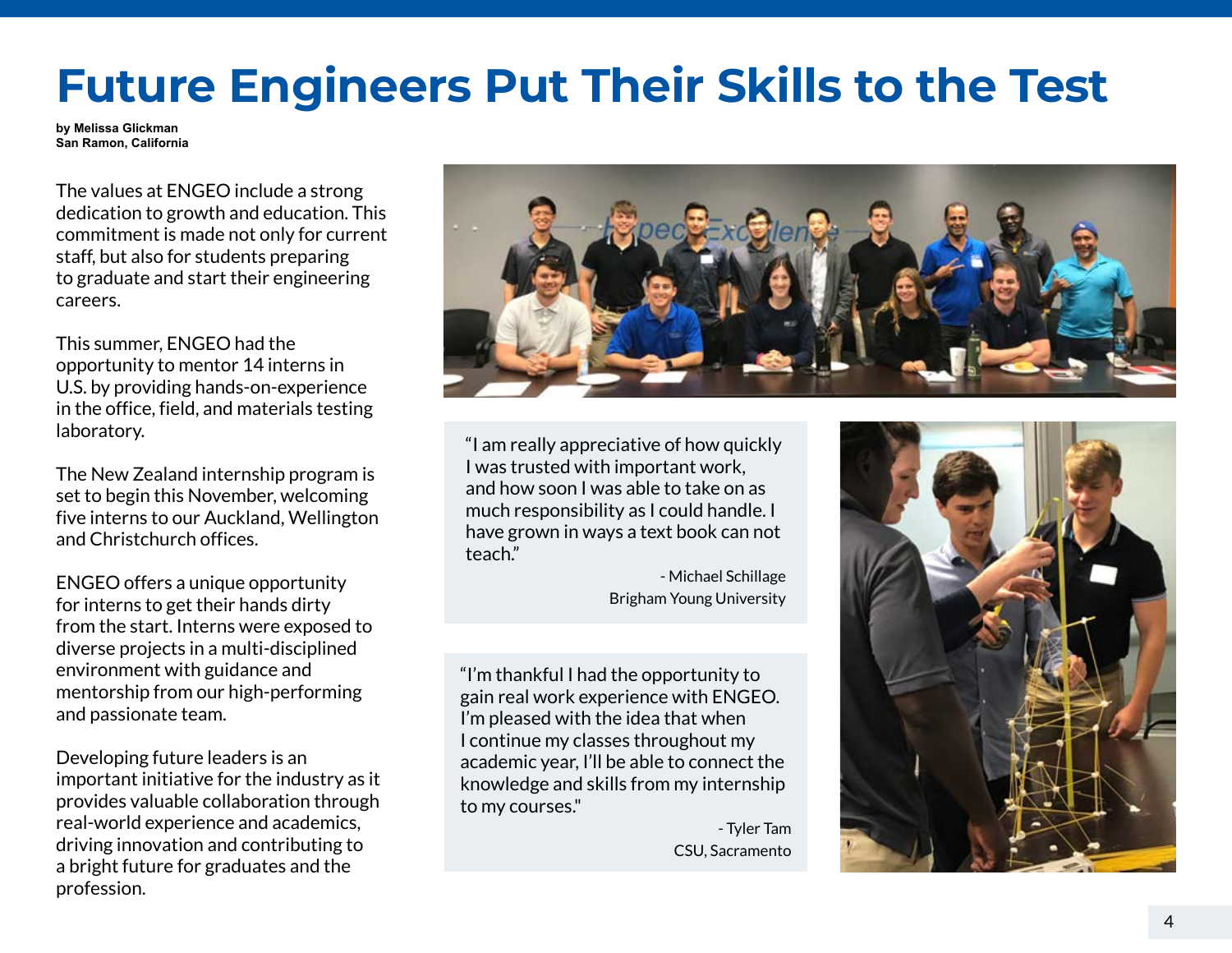

#### **U S Regulatory Update**

**California**  Governor<br>Signs SB 330, **"Housing Crisis Act of 2019"**

**Reprinted with permission from the office of State Senator Nancy Skinner.**

On October 9, Gov. Gavin Newsom signed into law Senate Bill 330, the Housing Crisis Act of 2019, by state Sen. Nancy Skinner, D-Berkeley. SB 330 is designed to speed up housing construction in California during the next half-decade by slashing the time it takes to obtain building permits, limiting fee increases on housing applications, and barring local governments from reducing the number of homes that can be built.

SB 330 received bipartisan support in both houses of the Legislature, winning approval in the Assembly on a 67-8 vote, and in the state Senate, on a 30-4 vote. The new law takes effect Jan. 1, 2020 and sunsets in 2025.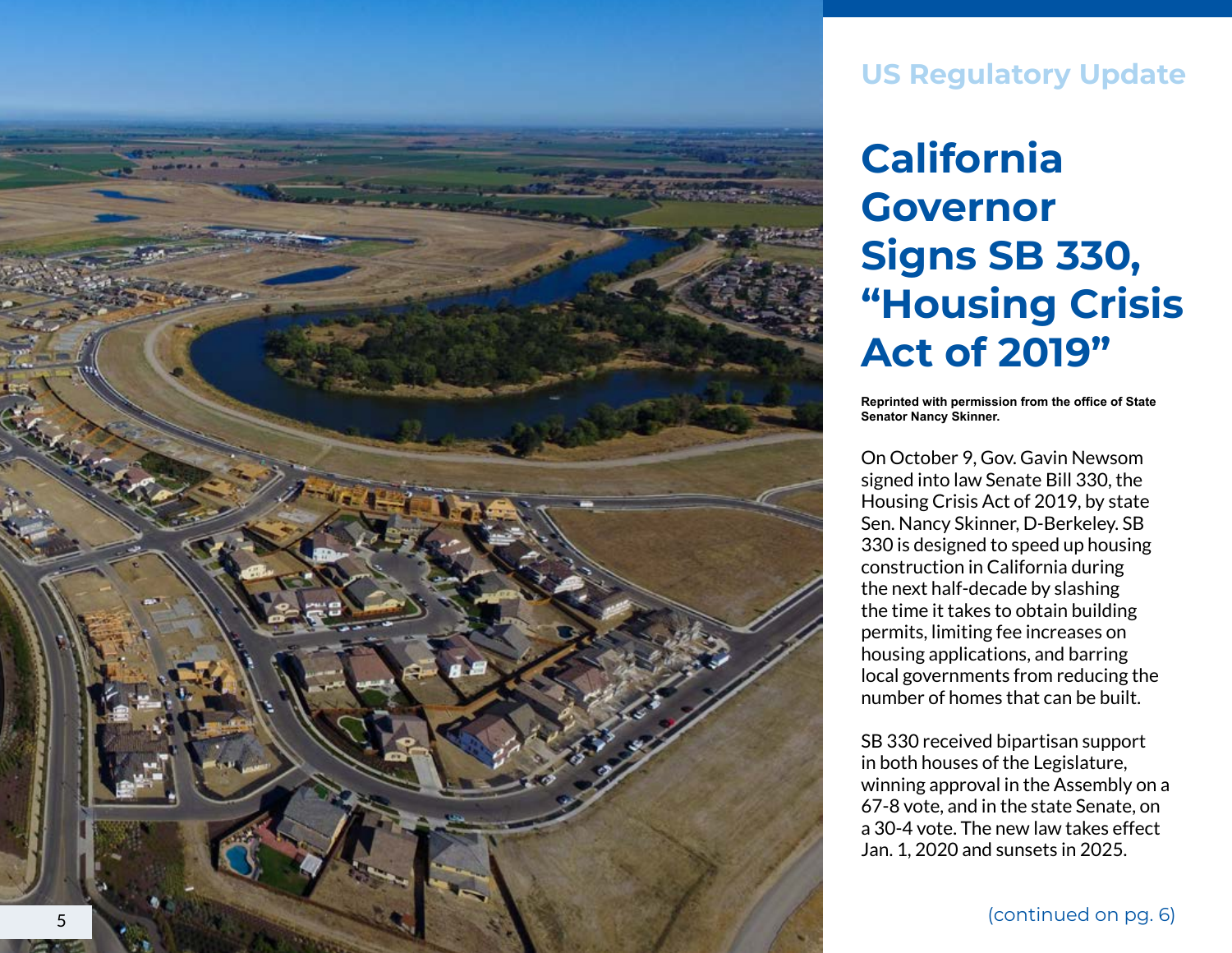#### Gov. Newsom Signs SB 330 (continued from pg. 5)

SB 330 is based on the premise that much of the housing California needs has already been approved in concept by local governments through existing zoning rules, housing elements, and other plans. According to a 2019 report by UCLA Lewis Center for Regional Policy Studies, California cities and counties have approved zoning for 2.8 million new housing units.

But that housing is not getting built. In fact, the number of residential building permits in the first six months of this year plummeted nearly 20% compared with the same period in 2018.

Recent studies have pointed to two major causes for the homebuilding slowdown: Cities and counties often levy burdensome fees on housing projects, and those trying to build housing, whether a single-family home or a multiunit affordable development, frequently face lengthy delays after submitting their permit application.

SB 330 is designed to address these problems. Until 2025, the new law requires cities and counties to slash the time it takes to process permits for housing that meets the local government's existing rules, and it caps the number of public hearings on a housing project proposal at five. Cities and counties are also prohibited from hiking fees or changing permit requirements once the project applicant has submitted all the preliminary required information. Additionally, urban areas are barred from changing building design standards, reducing the number of housing units allowed (downzoning), establishing a population cap, or enacting moratoriums on new housing construction.

The new law also includes antidisplacement measures: It bans the demolition of affordable and rentcontrolled units unless developers replace all of them, pay to rehouse tenants, and offer those renters first right of return at the same rent.

"Scarcity drives up cost, whether you are paying rent or trying to buy a home," Skinner says. "And the skyrocketing cost of housing hurts all of us, whether it's our neighbors who are driven out of the communities they grew up in or the many who end up homeless. SB 330 helps us get more housing now. We need it fast."

Sen. Nancy Skinner represents the 9th Senate District and is the Senate majority whip. Read the full press release at: https://sd09.senate.ca.gov/ https://sd09. senate.ca.gov/news/in-the-news

### **Carbon Crunchers**

**The problem with concrete....**



ENGEO New Zealand is focusing on the area of carbon sequestration products, with a project underway called Carbon Crunchers.

"We're looking at creating building products made from material that sucks carbon dioxide out of the atmosphere," Greg Martin explains. "We've got laboratory trials under way in the United States to grow carbon crunching organisms that create limestone by combining calcium and carbon dioxide."

Talks are now taking place with the University of Canterbury in New Zealand to undertake research on making building products using these carbon crunchers.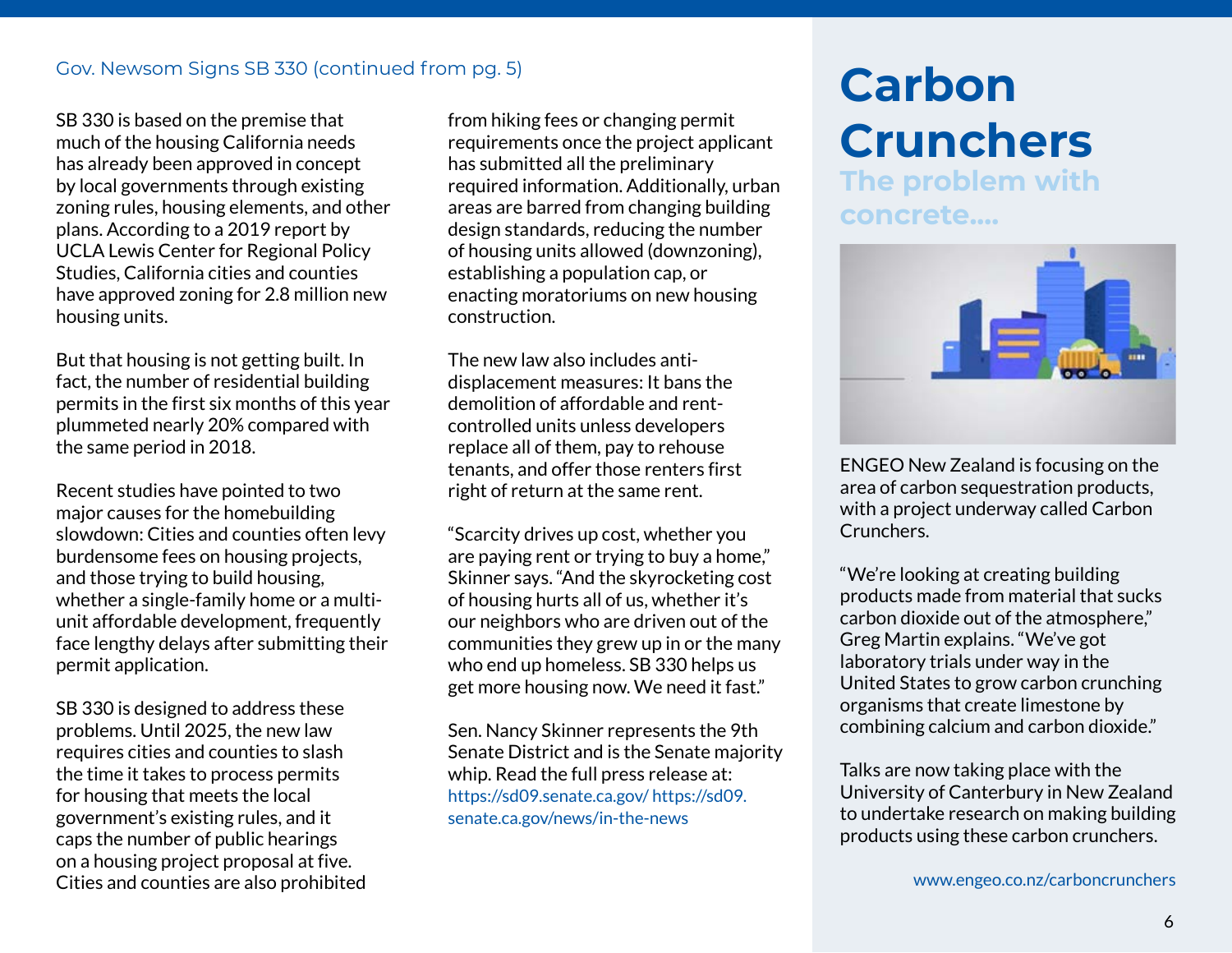### **Ancient Mammoth Tooth Discovered in Tomales Bay**

**by Gilead Wurman, PhD San Ramon, California**

In early October, ENGEO geologist James Allen received a phone call from the Audubon Society and Golden Gate National Recreation Area about a fossilized mammoth tooth that had been found on the shore of Tomales Bay. The fossil was in the intertidal zone and was actively being eroded away by the waves, so time was of the essence.

James traveled to the site of the find and quickly established a plan to excavate and remove the fossil. With the help of volunteers from GGNRA and the Audubon Society, the tooth was extracted in two days, and now resides at the Audubon Society's Cypress Grove Research Center.

In the process of excavating the fossil, James made note of the unique geology of the fossil site: claystone overlain by a heavy fluvial conglomerate of local greenschist and blueschist, amphibolite, and eclogite. The geology suggests the fossil originated east of Tomales Bay, in the Franciscan Complex near Petaluma.

The Carbon-14 age of the Tomales Mammoth can be correlated with



historic eustatic sea-level change in the Bay Area, and this information, together with the site geology, will help inform our broader understanding of the geologic history of the Bay Area as it pertains to other shoreline projects around the Bay.

The California Environmental Quality Act (CEQA) requires paleontological studies of excavation work, but often a firm finds in review that the person

conducting the paleontology work onsite is not a professional geologist.

ENGEO has paleontologists with PG certification and can provide a higher level of service on paleontology jobs, giving our clients the edge in reviews and often, as in this case, yielding unexpected inspiration in the course of our work.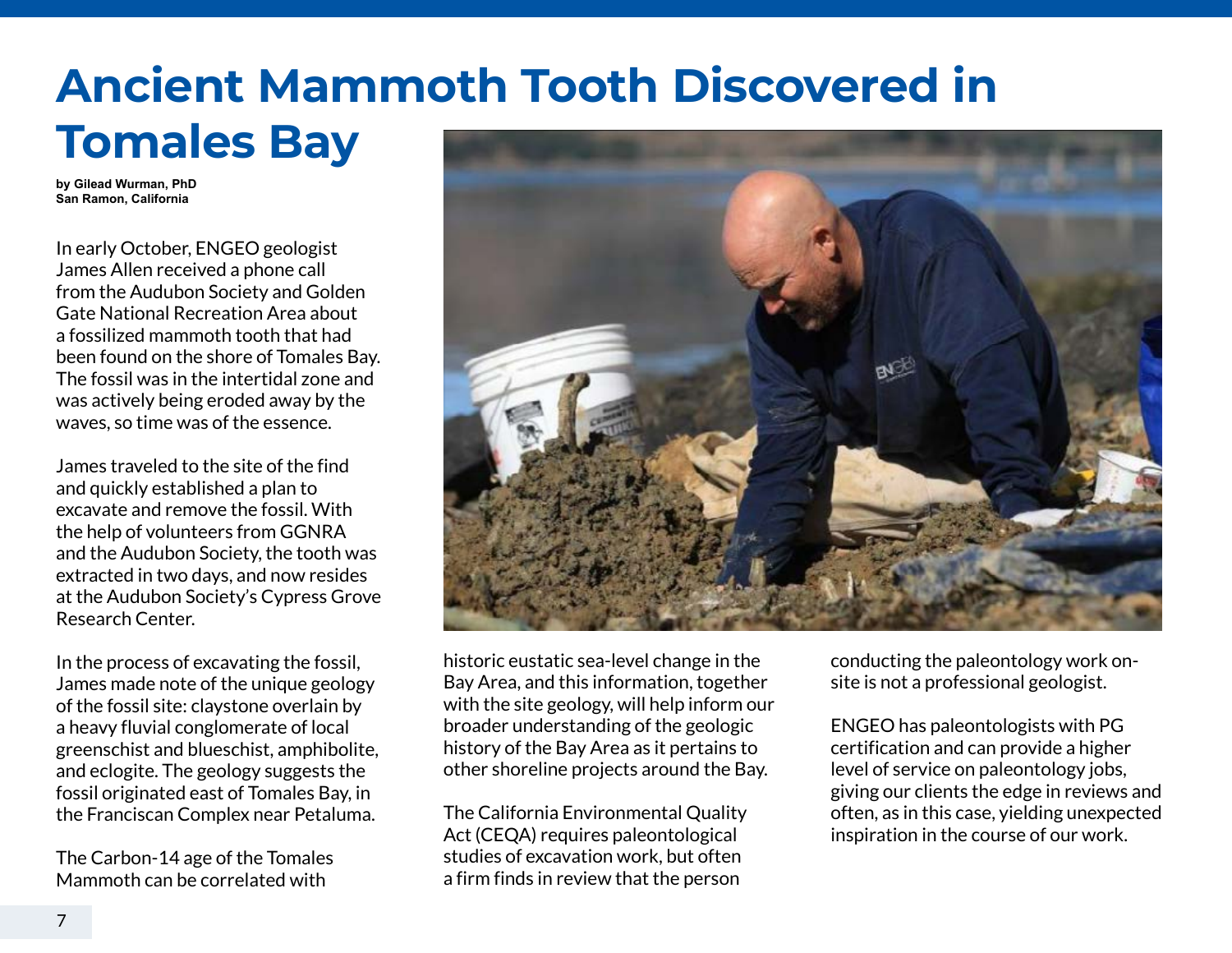### **Innovation Through Collaboration**

**Joanne Lynch Christchurch, New Zealand**



Each year, Team Business Planning events are held in both the United States and New Zealand, and this year 75 employees from our New Zealand and Australia offices met in Christchurch. It's our annual opportunity for the New Zealand and Australia offices to come together and is a key component to creating and reinforcing our culture.

Through these annual events, we have discovered that the best strategy is to have an amazing culture where people are happy and challenged. The concept of ONEGEO was created to embody one purpose and one culture. This is our deliberate effort to collaborate as one family, across disciplines, cities and continents. Encouraging staff from all ENGEO offices to get to know each other, we increase the sharing of professional knowledge, which means our clients have access to the best in the business wherever their projects are located.

While it's voluntary to attend, we have around 90% participation, which is fantastic engagement. We review projects, highlight technical excellence, and celebrate awards.

"Everyone was really excited to reflect on what we've already accomplished and to see we what we can all do together," says Guy Cassidy, ENGEO's Chief Operating Officer for New Zealand and Australia.

Check out the New Zealand day's highlights here:

https://www.youtube.com/watch?v=SmAgd6 3jjfU&version=3&hl=en%5FUS&rel=0&auto hide=1&autoplay=1





**NBC Meteorologist Rob Mayeda presents at ENGEO**

ENGEO welcomed Rob Mayeda, meteorologist with NBC Bay Area, to give a presentation on climate change and the factors accelerating the impact of the extended fire seasons in California.

Rob showed many highly sophisticated, real-time, and predictive graphic models for wind velocities, temperatures, humidity levels, and atmospheric characteristics of weather patterns. His talk was directly applicable to ENGEO's work involving geologic hazard monitoring, construction-phase stormwater, excavation, and other disciplines that rely on weather predictions.

Rob provides weekend forecasts and contributes to weekday weather coverage for NBC Bay Area. He also produces and reports on weather-related news specials, including the award-winning "On Thin Ice," a report on climate change affecting Alaska's glaciers. The American Meteorological Society recognized this with its "Excellence in Scientific Reporting" award for "highlighting the importance of climate change's relevance to future impacts to the San Francisco Bay Area."

Rob's career began as an ABC News production associate for "20/20" and "Primetime Live." He later joined the local news assignment desk at KNBC in Burbank, where he worked in news special projects also seen on CNBC. Before calling NBC Bay Area home, Rob worked at KIRO (CBS) in Seattle and at KCRA (NBC) in Sacramento. Rob is also a guest lecturer at Cal State East Bay for meteorology, geology and planetary science courses.

Follow Rob @RobMayeda